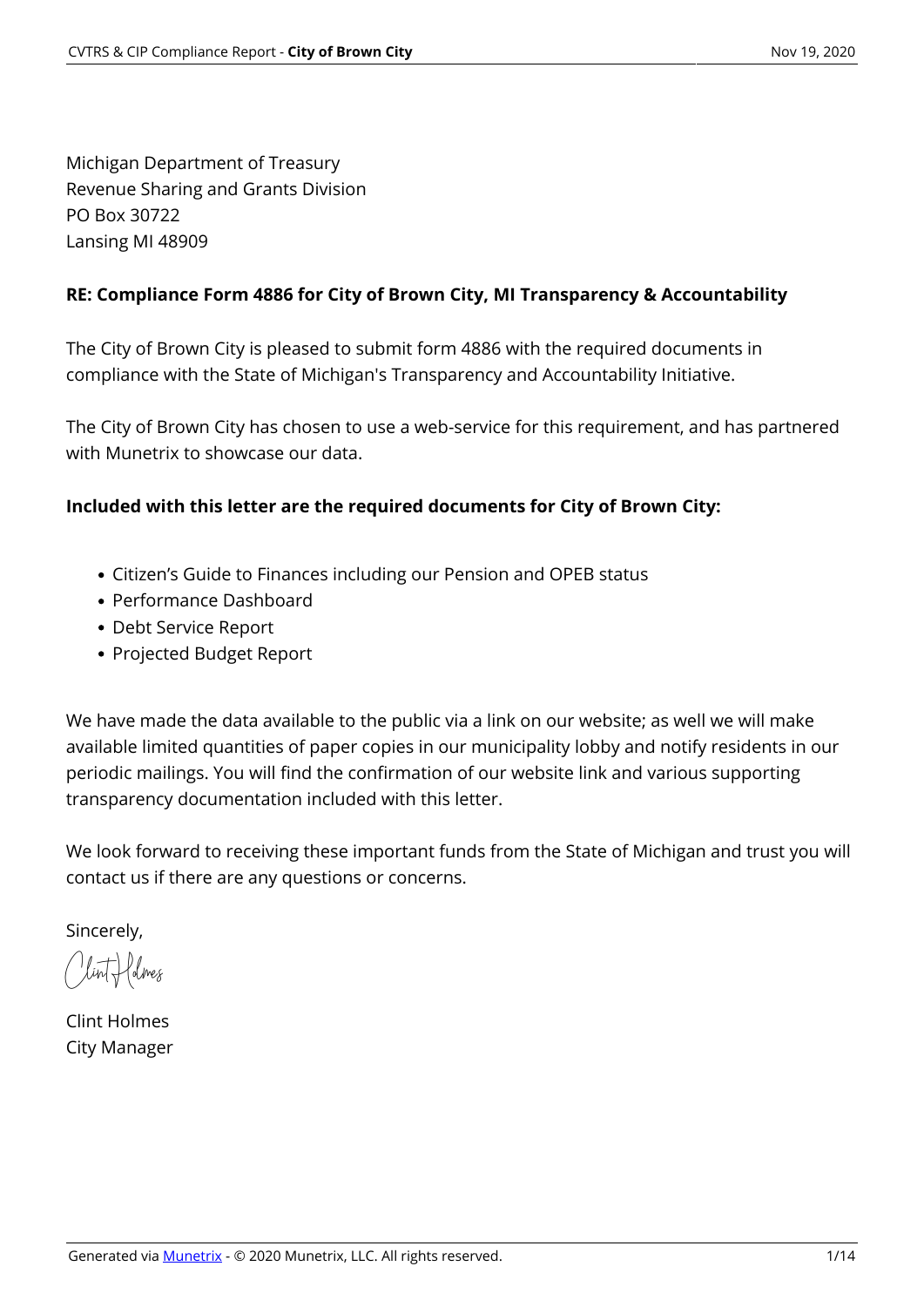## **City, Village, and Township Revenue Sharing and County Incentive Program Certification**

Issued under authority of 2020 Public Act 166. Filing is mandatory to qualify for payments.

Each city/village/township/county applying for City, Village, and Township Revenue Sharing or County Incentive Program payments must:

- 1. Certify to the Michigan Department of Treasury (Treasury) that the local unit listed below has produced and made available to the public a Citizen's Guide, a Performance Dashboard, a Debt Service Report, and a Projected Budget Report as required by 2020 Public Act 166. The local unit must include in any mailing of general information to its citizens, the Internet website address or the physical location where all the documents are available for pubic viewing in the clerk's office.
- 2. Submit to Treasury a Citizen's Guide, a Performance Dashboard, a Debt Service Report, and a Projected Budget Report.

This certification, along with a Citizen's Guide, a Performance Dashboard, a Debt Service Report, and a Projected Budget Report, **must be received by December 1, 2020,** (or the first day of a payment month) in order to qualify for that month's payment. Postmark dates will not be considered. For questions, call 517-335-7484.

| <b>PART 1: LOCAL UNIT INFORMATION</b>                                                                                   |                               |                                                   |                                            |           |  |
|-------------------------------------------------------------------------------------------------------------------------|-------------------------------|---------------------------------------------------|--------------------------------------------|-----------|--|
| Local Unit Name<br>City of Brown City                                                                                   |                               | Local Unit County Name<br>Sanilac County          |                                            |           |  |
| Local Unit Code<br>76 2010                                                                                              |                               | Contact E-Mail Address<br>browncty@greatlakes.net |                                            |           |  |
| Contact Name<br>Clint Holmes                                                                                            | Contact Title<br>City Manager |                                                   | Contact Telephone Number<br>810-346-2325   | Extension |  |
| Website Address, if reports are available online<br>http://munetrix.com/sections/data/municipal.php?MunilD=97&Type=City |                               |                                                   | Current Fiscal Year End Date<br>03/31/2021 |           |  |
| <b>PART 2: CITIZEN'S GUIDE</b>                                                                                          |                               |                                                   |                                            |           |  |
| Check any of the following that apply:                                                                                  |                               |                                                   |                                            |           |  |

Check any of the following that apply:

The local unit has elected to use Treasury's online Citizen's Guide to comply with the legislative requirements. Therefore, a copy of the Citizen's Guide will not be submitted to Treasury.

The local unit does not have any unfunded liabilities (pensions or other postemployment benefits (OPEB)).

#### **PART 3: CERTIFICATION**

₹

*In accordance with 2020 Public Act 166, the undersigned hereby certifies to Treasury that the above mentioned local unit 1) has produced a Citizen's Guide, a Performance Dashboard, a Debt Service Report, and a Projected Budget Report and 2) will include in any mailing of general information to our citizens, the Internet website address or the physical location where all the documents are available for public viewing in the clerk's office. The Citizen's Guide, Performance Dashboard, Debt Service Report, and Projected Budget Report are attached to this signed certification, unless otherwise noted in Part 2.*

| Chief Administrative Officer Signature (as defined in MCL 141.422b) | Printed Name of Chief Administrative Officer (as defined in MCL 141.422b) |
|---------------------------------------------------------------------|---------------------------------------------------------------------------|
| Clint follnes                                                       | Clint Holmes                                                              |
| Title<br>City Manager                                               | Date<br>November 19, 2020                                                 |

Completed and signed form (including required attachments) should be e-mailed to: **TreasRevenueSharing@michigan.gov.** If you are unable to submit via e-mail, fax to 517-335-3298 or mail the completed form and required attachments to:

Michigan Department of Treasury Revenue Sharing and Grants Division PO Box 30722 Lansing MI 48909

| <b>TREASURY USE ONLY</b>            |                              |                        |                                  |  |  |  |  |  |
|-------------------------------------|------------------------------|------------------------|----------------------------------|--|--|--|--|--|
| <b>CVTRS/CIP Eligible</b><br>N<br>v | Certification Received       |                        | Citizen's Guide Received         |  |  |  |  |  |
| Performance Dashboard Received      | Debt Service Report Received |                        | Projected Budget Report Received |  |  |  |  |  |
| Final Certification                 |                              | <b>CVTRS/CIP Notes</b> |                                  |  |  |  |  |  |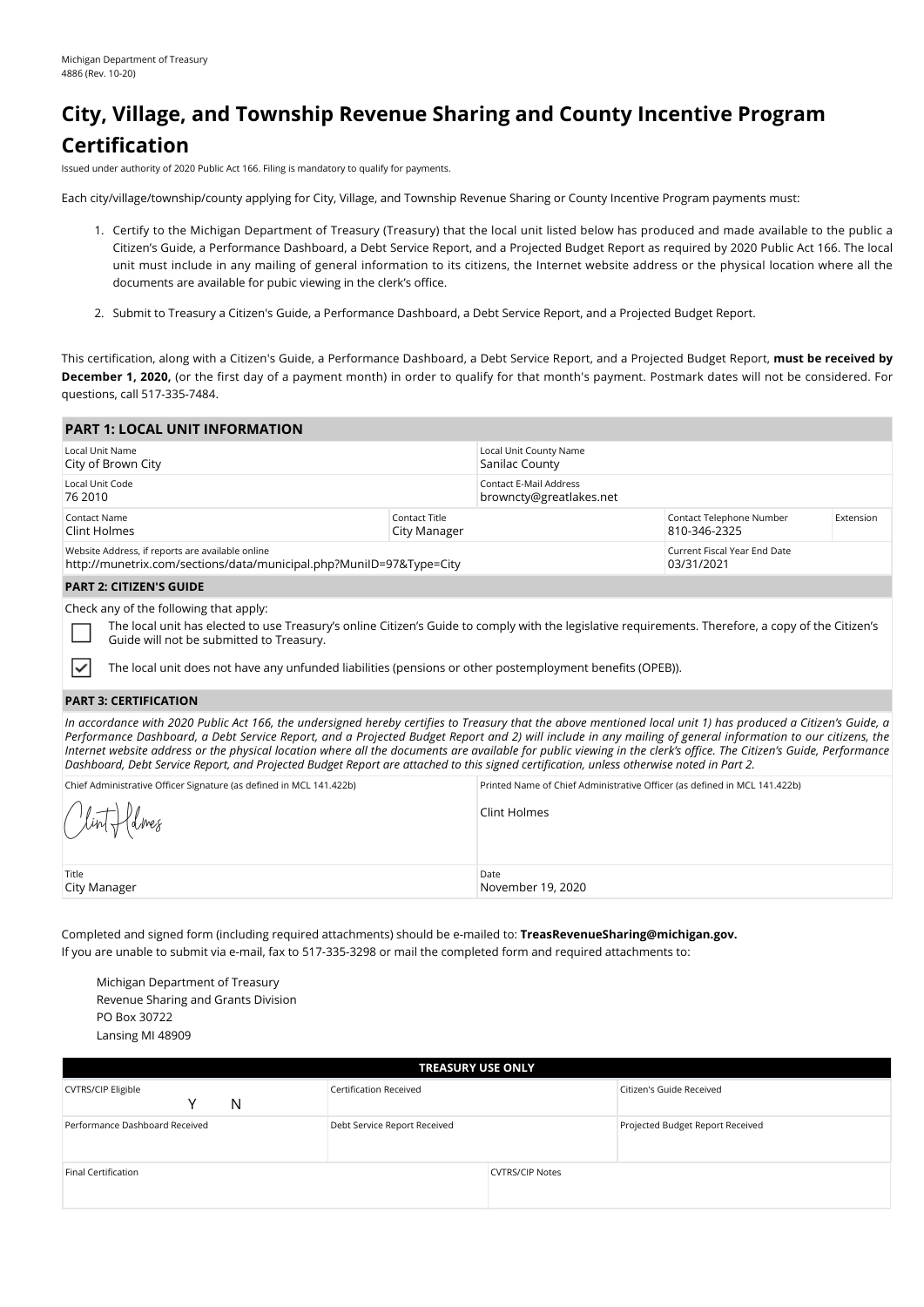## **General Info**

| Name  Type            | <b>Fiscal Year End</b> | $ $ Population (2010) $ $ | Phone | <b>Website</b>                         |
|-----------------------|------------------------|---------------------------|-------|----------------------------------------|
| Brown City City March |                        | 1326                      |       | (810) 346-2325 www.ci.brown-city.mi.us |

## **Multi-Year General Fund Only**

| Year | <b>Data</b><br><b>Status</b> | Fiscal | Score Population | <b>Operating</b><br><b>Millage</b> | General Fund<br><b>Revenues</b> | <b>General Fund</b><br><b>Expenditures</b> | `Available | <b>Fund Balance Taxable Value</b> |
|------|------------------------------|--------|------------------|------------------------------------|---------------------------------|--------------------------------------------|------------|-----------------------------------|
|      | 2022 Forecast                | 0      | 1325             | 16.8733                            | \$839,960                       | \$839,860                                  | \$503,880  | \$22,545,294                      |
| 2021 | Budget                       | 0      | 1325             | 16.8733                            | \$951,690                       | \$919,140                                  | \$503,880  | \$22,234,018                      |
| 2020 | Amended<br>Budget            | 1      | 1325             | 16.8733                            | \$883,710                       | \$883,710                                  | \$694,212  | \$20,204,683                      |
|      | 2019 Historic                | 0      | 1250             | 16.8733                            | \$858,718                       | \$841,829                                  | \$636,607  | \$21,902,446                      |
|      | 2018 Historic                | 1      | 1251             | 18.1233                            | \$812,086                       | \$960,155                                  | \$660,281  | \$20,204,683                      |
|      | 2017 Historic                | 1      | 1253             | 16.8733                            | \$806,250                       | \$706,137                                  | \$750,849  | \$19,306,163                      |

\* Available Fund Balance includes Committed, Assigned, and Unassigned Funds. It excludes Nonspendable and Restricted Funds.



#### **How We Have Managed Our Resources**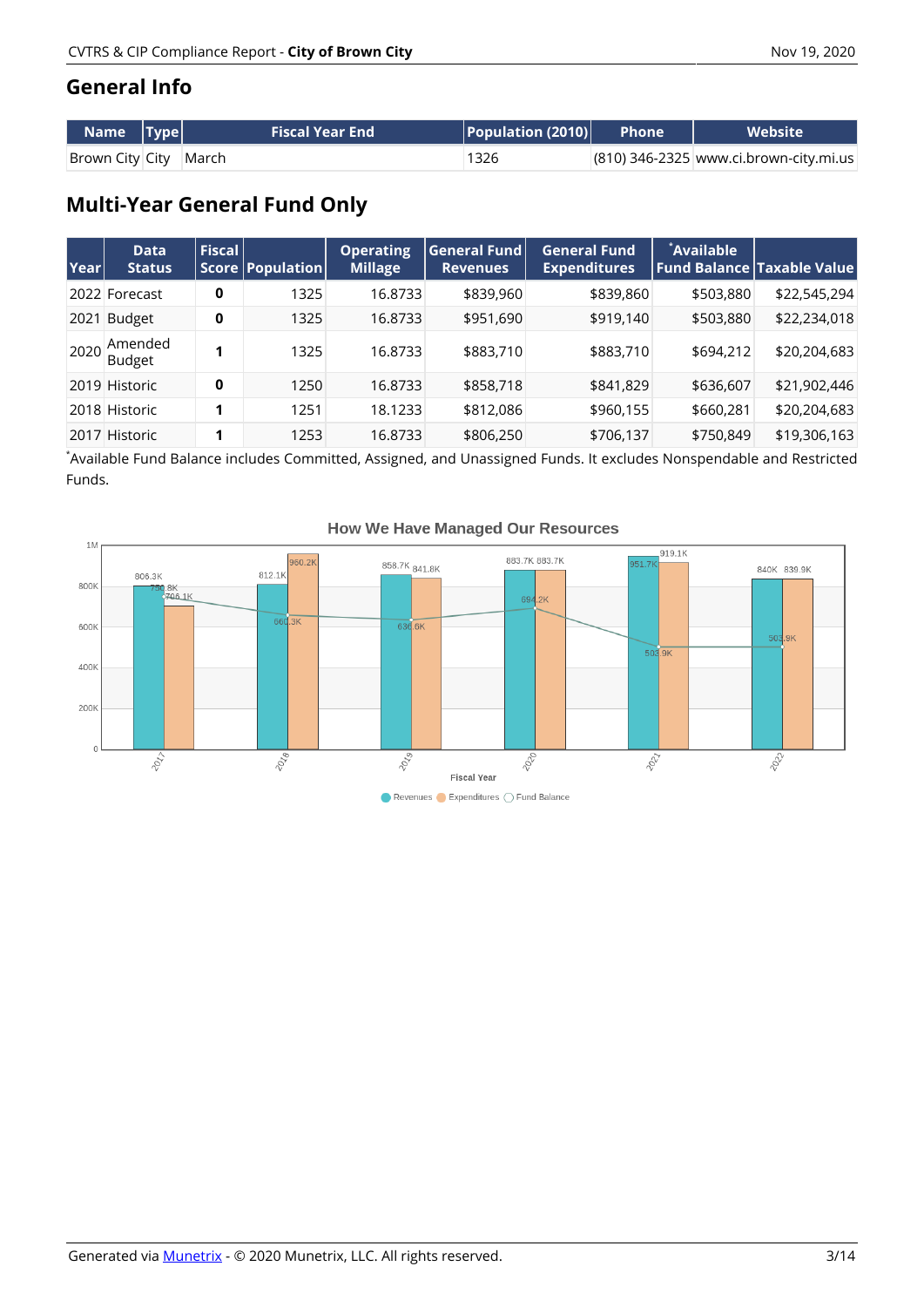### **Fiscal Year Assumptions Notes**

### **2022 Notes: General and All Other Governmental Funds**

The City Budget consists of three types of funds: Revenue, Enterprise and special. Revenue funds use tax dollars directly and consist of the General Fund (property tax and revenue sharing (CVTRS)), Major and Local Street Funds (Act 51, Street Reserve Account, County Road Tax, Metro Act), and Park Fund (special-voted Park Millage). Enterprise Funds are fee for service, generally expected to be self-supporting, and include the Sewer, Storm Sewer, Water, Arsenic Abatement, Lead and Copper Rule, Cemetery, DDA, and Festival Funds. Special Funds are accounts required by law or the City Council for a specific use and includes the Sewer Reserve Account, Street Reserve Account and Veterans Memorial Account.

The proposed 2021/2022 Forecast Budget (April 1, 2021 – March 31, 2022) shows an overall DECREASE of \$77,330. 00 or about 3.86% relative to 2020-2021 October Amendment.

The general assumptions associated with this 2021/2022 Budget include an overall reduction in economic activity as a result of COVID-19 and delayed vaccine availability. This could cause a decrease in sales, gasoline and other taxes resulting in decreased CVTRS and road construction funds, and combined with the City's desire not to raise rates and fees until the economic picture is more clear, may necessitate the postponement, scaling down or abandonment of critical infrastructure programs. Specifically:

**Decrease in the General Fund:** The proposed \$111,730 reduction primarily reflects removal of Library-related funds since it will begin operating independently prior to the implementation of this budget; decrease in property taxes; a predicted decrease in CVTRS transfer payments; loss of an AT&T lease; reduced Cable Franchise fee; and no transfer of street reserve funds. Loss of revenue resulted in decreases in planned expenditures for administration, public safety, public works and available contingency funds.

**No Net Change in Major Streets and Increase in Local Street Funds:** Increase in Local Street fund due to the Reed Street surface, curb and gutter, and sidewalk replacement project planned for mid-2021 to include engineering and contracting.

**Increase in the Sewer and small Decrease in Storm Sewer Funds:** Increase in Sewer Fund to cover a required detailed engineering study to determine if Maple Valley Lift Station and identified sewer mains require immediate replacement. Replacement/repair will be contingent on grant/loans from USDA-Rural Development. Applications are expected to be finalized and the engineering study completed in early Spring 2021, with the budget adjusted to reflect these future projects if approved. A small decrease in Storm Sewer Fund due to reduced revenues.

**Significant decrease in Water and Arsenic Funds:** The Reed Street water main replacement project was completed and no major water infrastructure project is planned for 2021/2022.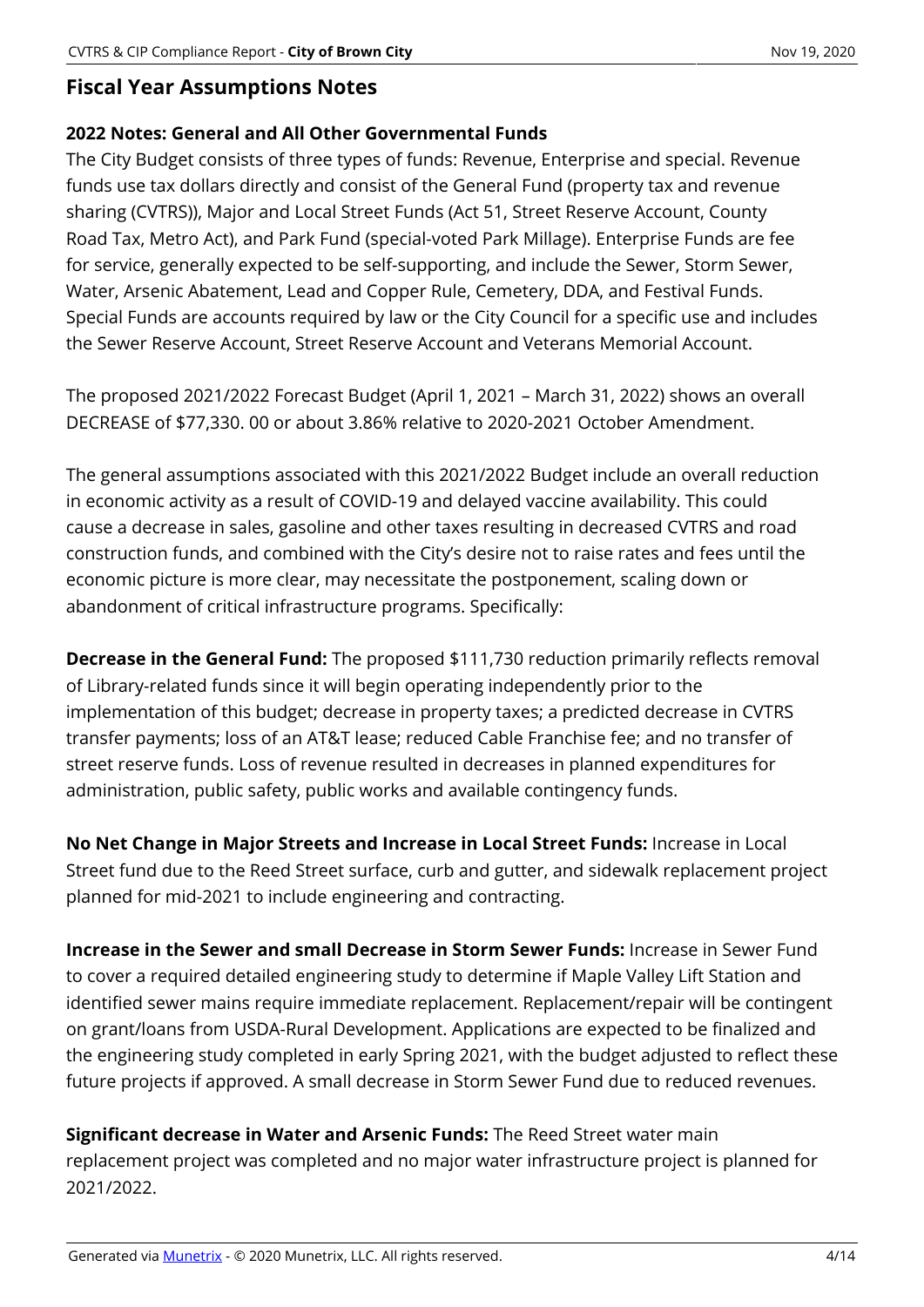**Addition of the Lead and Copper Rule Fund:** As funds accumulate, need to replace water service lines on various streets as required by EGLE and prior to the statutory deadline. Specific areas will be next addressed in the 2022/2023 Budget.

**No net change in Equipment Fund:** Primarily due to no expected purchase of a vehicle or heavy equipment.

**Small decrease in Park and Recreation Fund:** Anticipating slightly reduced revenues and donations.

**No net change in the Storm Sewer, Cemetery Operating and Perpetual Care, or Festival Funds:** No anticipated significant change in revenues or expenditures in these funds.

**Decrease in DDA Fund:** Due to zero income and the subsequent suspension of the organization.

**Decrease in Veterans Memorial Fund:** Resulting from no anticipated significant maintenance or capital improvement costs.

### **2020 Notes:**

- Marginal increase in revenue expected for General and Enterprise Funds.
- Significant increase in Major Streets expenses for repairs to Maple Valley Road; however, the bulk of the costs (75%) will be covered by Rural Task Force and Federal Funds.
- Major increase in Local Streets expenditures for resurfacing Thelman Avenue, Belview and Autumn Gold Drives.
- Expected increase in Water Fund due to state mandates for replacement of water mains and house leads due to changes in the Lead and Copper Rule.
- Other funds are expected to remain essentially flat.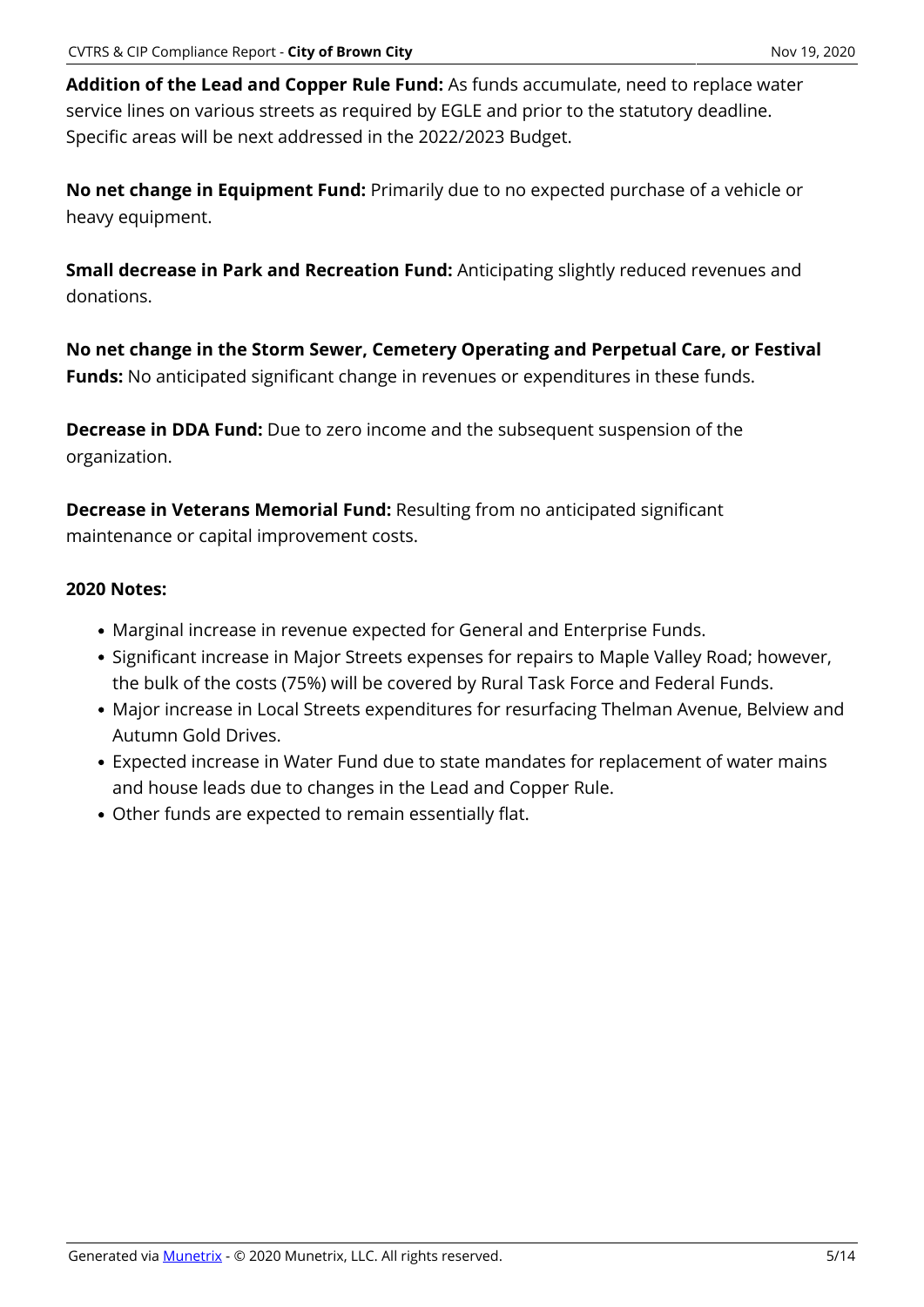### **Financial Statement**

Including General Fund only

### **Balance Sheet**

|                    | 2022      | 2021      | 2020      | 2019      | 2018      | 2017      |
|--------------------|-----------|-----------|-----------|-----------|-----------|-----------|
| <b>Fund Equity</b> | \$503,880 | \$503,880 | \$694,212 | \$743,030 | \$726.141 | \$873,934 |
| Total Assets       | N/A       | N/A       | \$0       | \$815,908 | \$774,956 | \$133,152 |
| Total Liabilities  | N/A       | N/A       | \$0       | \$25,798  | \$10,735  | \$1,736   |

\* Fund Equity includes all five fund types: Committed, Assigned, Unassigned, Nonspendable and Restricted Funds.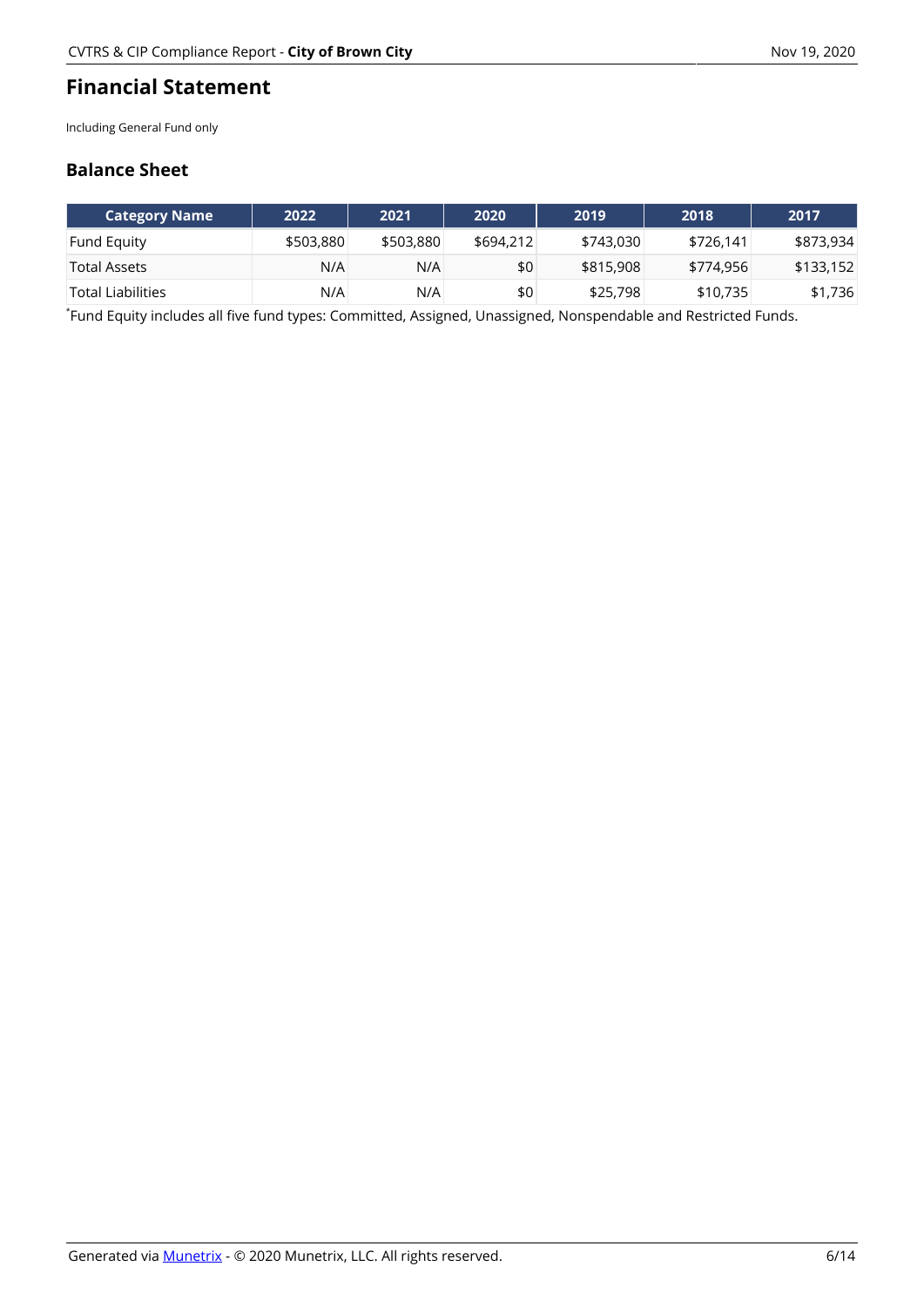#### **Revenues**

| <b>Category Name</b>         | 2022      | 2021      | 2020      | 2019      | 2018      | 2017      |
|------------------------------|-----------|-----------|-----------|-----------|-----------|-----------|
| Federal contributions        |           |           |           |           |           | \$3,165   |
| Fines & Forfeits             | \$9,050   | \$9,050   | \$21,050  |           |           |           |
| Interest, Rents & Royalties  | \$20,350  | \$52,680  | \$57,000  | \$7,390   |           | \$193,329 |
| Licenses and Permits         | \$1,500   | \$1,500   | \$1,600   | \$1,430   | \$1,352   | \$1,401   |
| Other Revenue                | \$23,630  | \$91,730  | \$56,250  | \$284,157 | \$271,437 | \$80,091  |
| <b>Other Services</b>        | \$130,550 | \$132,350 | \$88,050  | \$70,026  | \$64,374  | \$64,071  |
| Parks and recreation         |           |           | \$0       |           |           |           |
| Property taxes               | \$425,900 | \$434,150 | \$386,750 | \$338,815 | \$325,913 | \$319,696 |
| <b>State Revenue Sharing</b> | \$155,600 | \$155,600 | \$152,000 | \$153,567 | \$148,010 | \$144,497 |
| State contributions          |           | \$3,250   | \$4,400   | \$3,333   | \$1,000   |           |
| Transfers In                 | \$73,380  | \$71,380  | \$116,610 |           |           |           |
| Total                        | \$839,960 | \$951,690 | \$883,710 | \$858,718 | \$812,086 | \$806,250 |

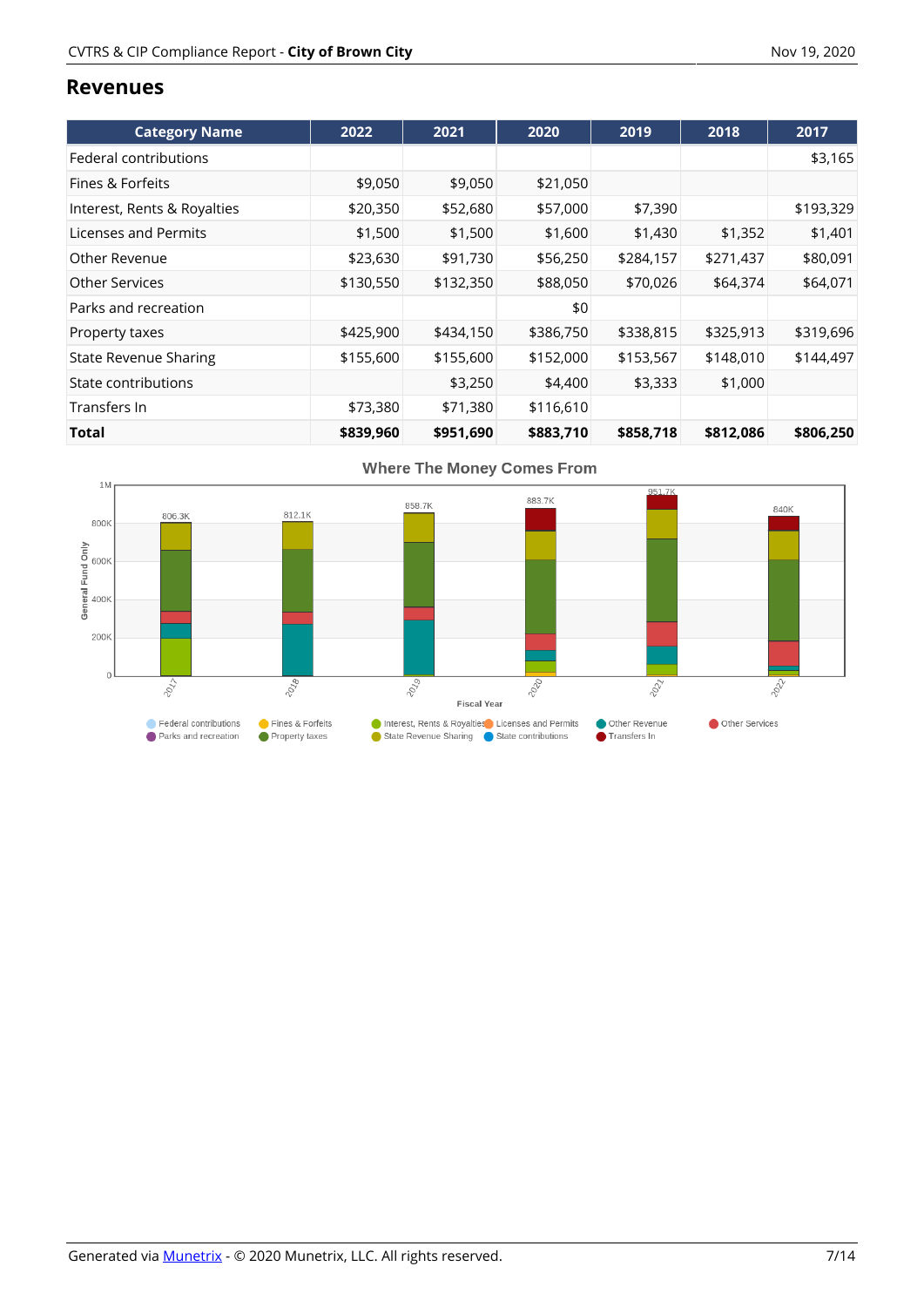### **Expenses**

| <b>Category Name</b>             | 2022     | 2021                                                   | 2020                         | 2019     | 2018              | 2017                                                        |
|----------------------------------|----------|--------------------------------------------------------|------------------------------|----------|-------------------|-------------------------------------------------------------|
| Capital Outlay & Special Items   | \$49,250 |                                                        | \$49,250 \$127,030 \$102,302 |          | \$60,615          | \$43,511                                                    |
| Community & Economic Development | \$9,950  | \$10,450                                               | \$10,700                     |          |                   | \$8,824                                                     |
| Fire Department                  | \$17,150 | \$17,150                                               | \$18,250                     | \$17,146 | \$18,484          | \$20,342                                                    |
| <b>General Government</b>        |          |                                                        |                              |          |                   | \$327,360 \$366,440 \$298,600 \$314,796 \$305,610 \$270,880 |
| Library                          |          | \$30,700                                               | \$33,000                     |          |                   | \$34,637                                                    |
| Other                            | \$42,950 | \$42,950                                               | \$40,250                     |          |                   |                                                             |
| Police Department                |          |                                                        |                              |          |                   | \$197,300 \$201,700 \$170,880 \$180,099 \$167,806 \$157,094 |
| Public Works Department          |          | \$118,650 \$123,250 \$71,850 \$143,496 \$150,105       |                              |          |                   | \$96,234                                                    |
| <b>Recreation &amp; Culture</b>  |          |                                                        | \$0                          |          |                   |                                                             |
| <b>Transfers Out</b>             |          |                                                        | \$0                          |          | \$8,000 \$181,300 |                                                             |
| <b>Utilities</b>                 | \$77,250 |                                                        | \$77,250 \$113,150           | \$75,990 | \$76,235          | \$74,615                                                    |
| .                                |          | *^^^ ^^^ *^^ 4 10 *^^^ 740 *^ 14 ^^^ *^^^ 4FF *7^^ 4^7 |                              |          |                   |                                                             |

**Total \$839,860 \$919,140 \$883,710 \$841,829 \$960,155 \$706,137**

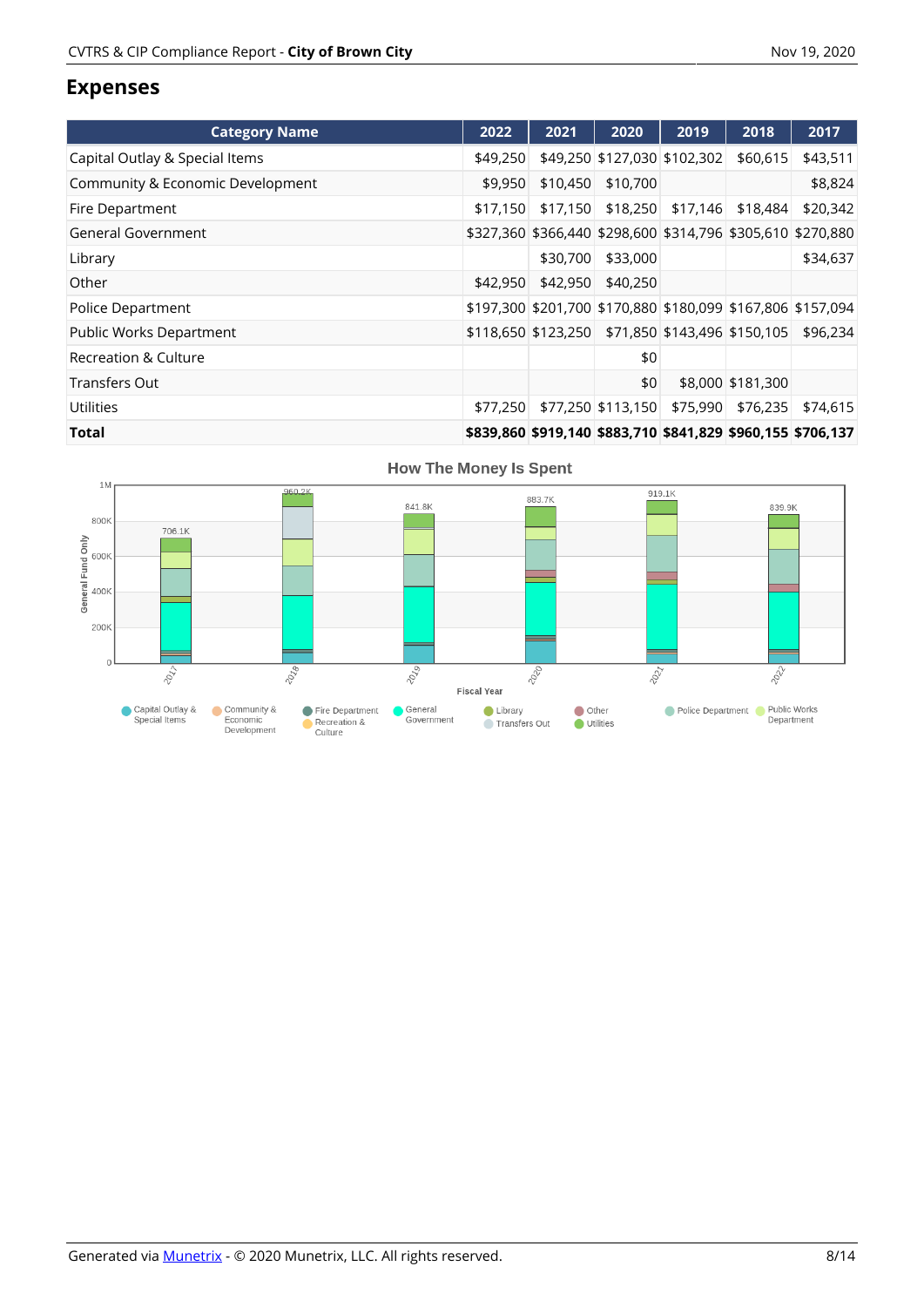## **Supplementary Information (Pension / OPEB)**

| <b>Category Name</b>            | 2022 | 2021                                                            | 2020 | 2019 | 2018 | 2017                                                            |
|---------------------------------|------|-----------------------------------------------------------------|------|------|------|-----------------------------------------------------------------|
| Pensions Actuarial Liability    |      |                                                                 |      |      |      | N/A \$52,767.00 \$52,767.00 \$50,000.00 \$50,000.00 \$50,000.00 |
| Pension Fund Assets             |      | N/A \$52,767.00 \$52,767.00 \$50,000.00 \$50,000.00 \$50,000.00 |      |      |      |                                                                 |
| <b>OPEB Actuarial Liability</b> |      | N/A \$37,480.00 \$37,480.00 \$37,480.00 \$34,780.00 \$34,780.00 |      |      |      |                                                                 |
| <b>OPEB Fund Assets</b>         |      |                                                                 |      |      |      | N/A \$37,480.00 \$37,480.00 \$37,480.00 \$34,780.00 \$34,780.00 |



O Pension Assets O Pension Obligations

#### **Other Post-Employment Benefit Fund Status**

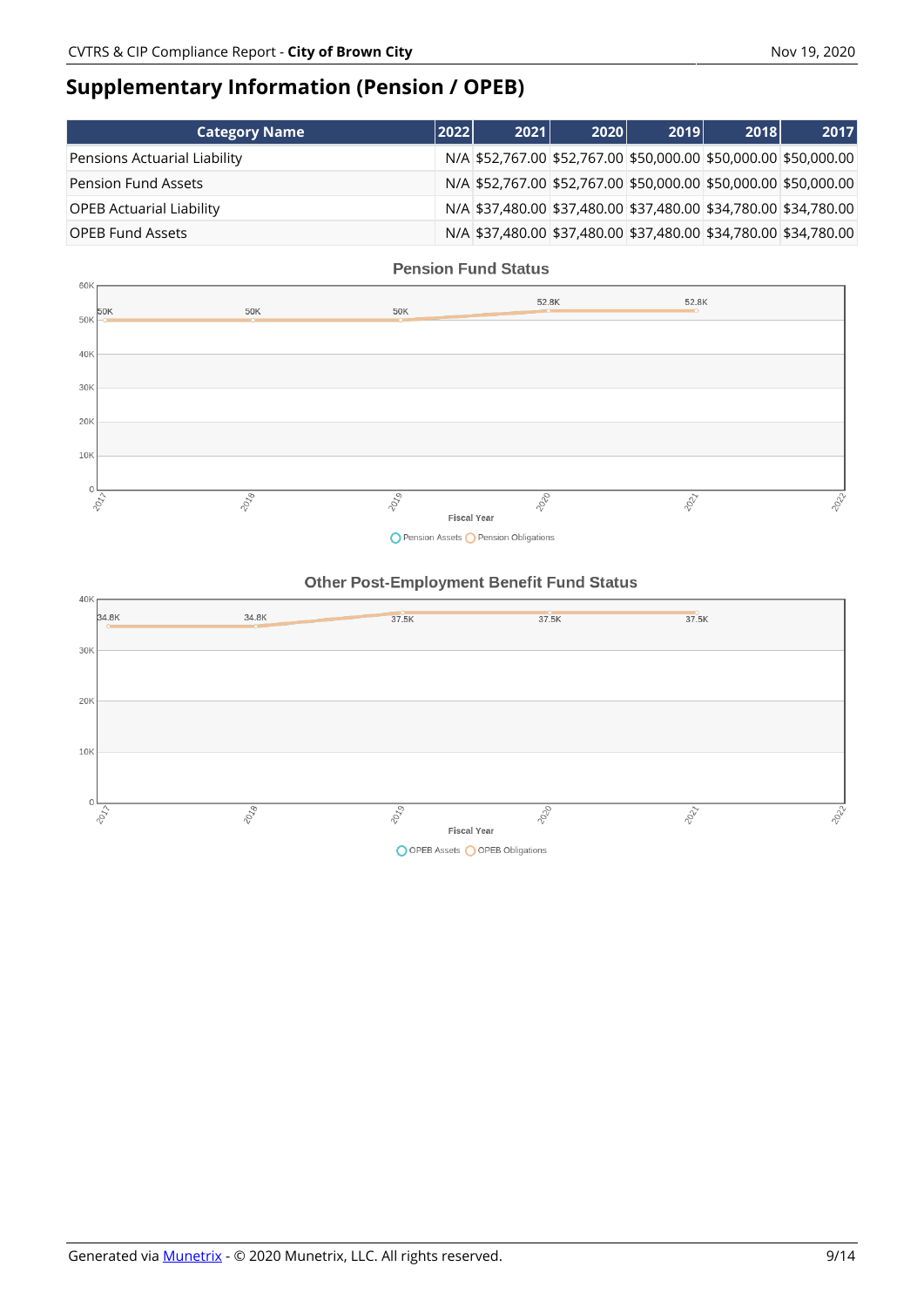## **Fund Equity Detail**

| Category Name | 2022         | 2021         | 2020         | 2019         | 2018         | 2017         |
|---------------|--------------|--------------|--------------|--------------|--------------|--------------|
| Assigned      |              | 0            | 0            | \$18,745.00  | \$20,441.00  | \$20,349.00  |
| Committed     |              | 0            | 0            | \$113,982.00 | \$80,249.00  | \$155,490.00 |
| Nonspendable  |              | 0            | 0            | \$19,899.00  | \$18,048.00  | \$13,445.00  |
| Restricted    |              |              | 0            | \$86,524.00  | \$47,812.00  | \$109,640.00 |
| Unassigned    | \$503,880.00 | \$503,880.00 | \$694,212,00 | \$503,880.00 | \$559,591.00 | \$575,010.00 |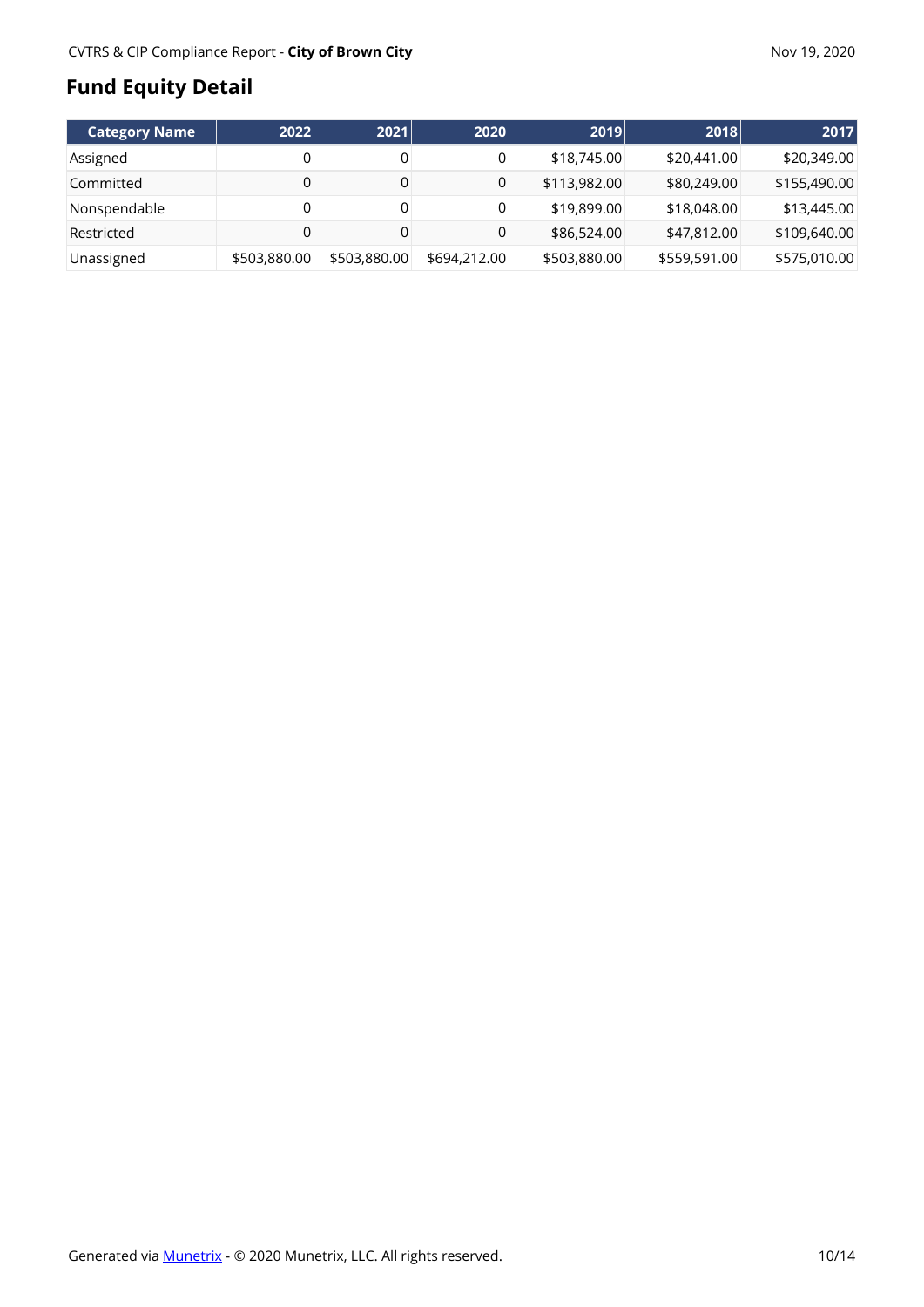# **Dashboard for Brown City**

| <b>Fiscal Stability</b>                        | 2019        | 2020           | <b>Progress</b>                                                                                                                                                                                                                                                                                                                                     | <b>Target</b> |
|------------------------------------------------|-------------|----------------|-----------------------------------------------------------------------------------------------------------------------------------------------------------------------------------------------------------------------------------------------------------------------------------------------------------------------------------------------------|---------------|
| <b>Fiscal Wellness Indicator Score</b>         | $\mathbf 0$ | $\mathbf{1}$   | ↓                                                                                                                                                                                                                                                                                                                                                   | $\Omega$      |
| Annual General Fund expenditures per capita    | \$673       | \$667          | $\begin{picture}(150,20) \put(0,0){\line(1,0){10}} \put(10,0){\line(1,0){10}} \put(10,0){\line(1,0){10}} \put(10,0){\line(1,0){10}} \put(10,0){\line(1,0){10}} \put(10,0){\line(1,0){10}} \put(10,0){\line(1,0){10}} \put(10,0){\line(1,0){10}} \put(10,0){\line(1,0){10}} \put(10,0){\line(1,0){10}} \put(10,0){\line(1,0){10}} \put(10,0){\line($ | \$694         |
| Fund balance as % of General Fund Revenues     | 74.1%       | 78.6%          | ↑                                                                                                                                                                                                                                                                                                                                                   | 52.9%         |
| Other Post Employment Benefits % Funded        | 100.0%      | 100.0%         | $\rightarrow$                                                                                                                                                                                                                                                                                                                                       | 100.0%        |
| Pension % Funded                               | 100.0%      | 100.0%         | $\rightarrow$                                                                                                                                                                                                                                                                                                                                       | 100.0%        |
| Debt burden per capita                         | \$64.5      | \$347.6        | ↓                                                                                                                                                                                                                                                                                                                                                   | \$426.8       |
| <b>Operating Millage</b>                       | 16.87       | 16.87          | ↔                                                                                                                                                                                                                                                                                                                                                   | 16.87         |
|                                                |             |                |                                                                                                                                                                                                                                                                                                                                                     |               |
| <b>Economy &amp; Financial Health</b>          | 2019        | 2020           | <b>Progress</b>                                                                                                                                                                                                                                                                                                                                     | <b>Target</b> |
| Population                                     | 1,250       | 1,325          | ↑                                                                                                                                                                                                                                                                                                                                                   | 1,325         |
| Taxable Value (100k)                           | \$21,902    | \$20,205       | ↓                                                                                                                                                                                                                                                                                                                                                   | \$22,234      |
|                                                |             |                |                                                                                                                                                                                                                                                                                                                                                     |               |
| <b>Public Safety</b>                           | 2018        | 2019           | <b>Progress</b>                                                                                                                                                                                                                                                                                                                                     | <b>Target</b> |
| Crimes against persons per thousand residents  | 16.8        | 24.0           | ↓                                                                                                                                                                                                                                                                                                                                                   |               |
| Crimes against property per thousand residents | 40.0        | 41.6           | ↓                                                                                                                                                                                                                                                                                                                                                   |               |
| Crimes against society per thousand residents  | 9.6         | 9.6            | $\leftrightarrow$                                                                                                                                                                                                                                                                                                                                   |               |
| Traffic crashes property                       | 13          | 9              | 个                                                                                                                                                                                                                                                                                                                                                   | $\Omega$      |
| Traffic crashes injuries                       | 2           | $\overline{2}$ |                                                                                                                                                                                                                                                                                                                                                     | $\mathbf 0$   |
| Traffic crashes fatalities                     | $\mathbf 0$ | 0              | $\leftrightarrow$                                                                                                                                                                                                                                                                                                                                   | $\mathbf 0$   |
|                                                |             |                |                                                                                                                                                                                                                                                                                                                                                     |               |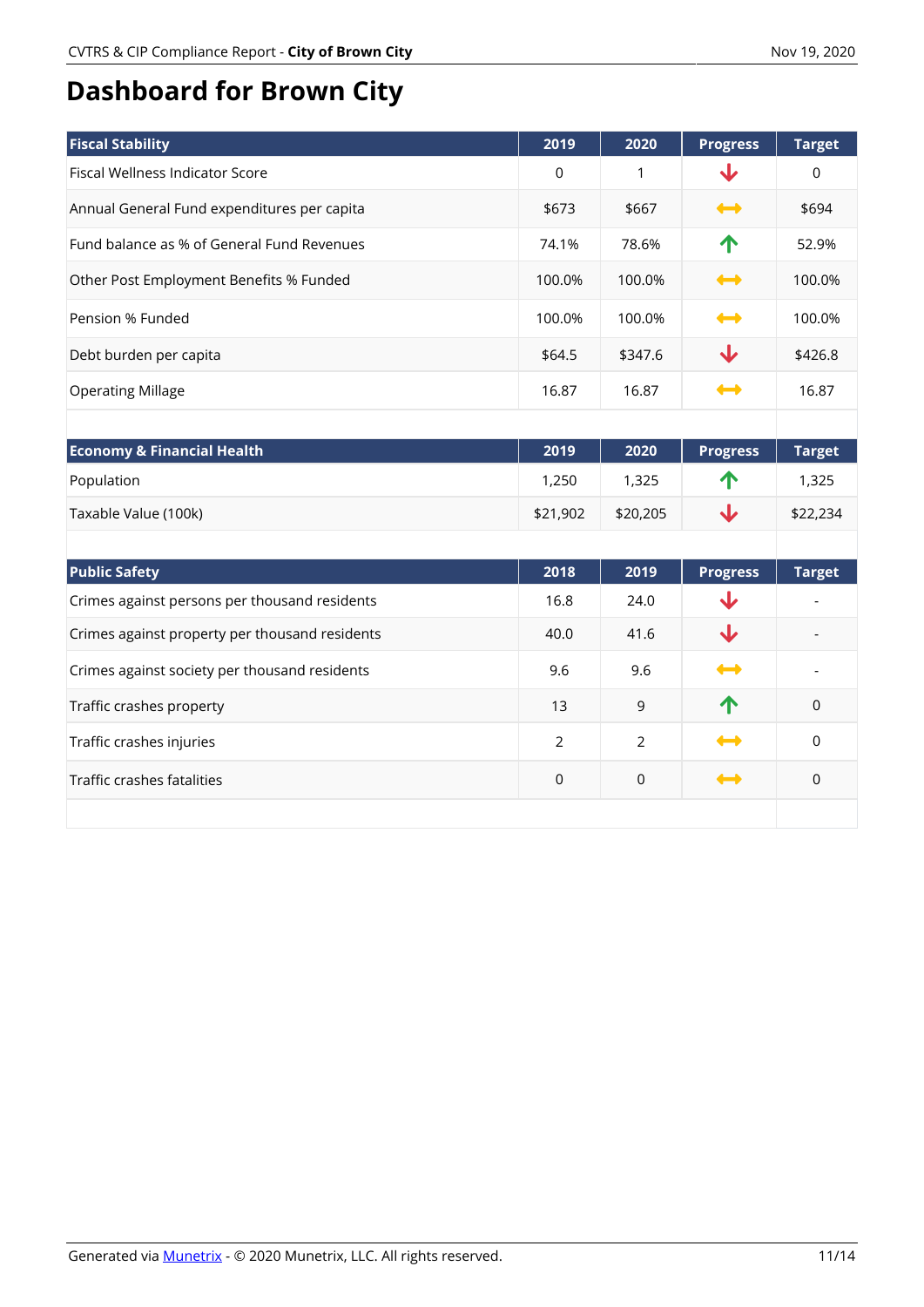## **City of Brown City**

## **Local Code: 76-2010**

## **Debt Service Summary Report**

| <b>Bonds &amp; contracts payable</b>   |                     |        | <b>Fiscal Years</b> |        |
|----------------------------------------|---------------------|--------|---------------------|--------|
| <b>Name</b>                            | 2020                | 2021   | 2022                | 2023   |
| 2007 General Obligation                | 52,200              | 55,695 | 53,975              | 52,255 |
| Subtotal for Bonds & contracts payable | 52,200              | 55,695 | 53,975              | 52,255 |
| <b>Capital leases</b>                  | <b>Fiscal Years</b> |        |                     |        |
| <b>Name</b>                            | 2020                | 2021   | 2022                | 2023   |
| Equipment Lease Purchase               | 22,342              | 22,342 | 22,342              | 22,342 |
| <b>Subtotal for Capital leases</b>     | 22,342              | 22,342 | 22,342              | 22,342 |
| <b>Total Principal &amp; Interest</b>  | 74,542              | 78,037 | 76,317              | 74,597 |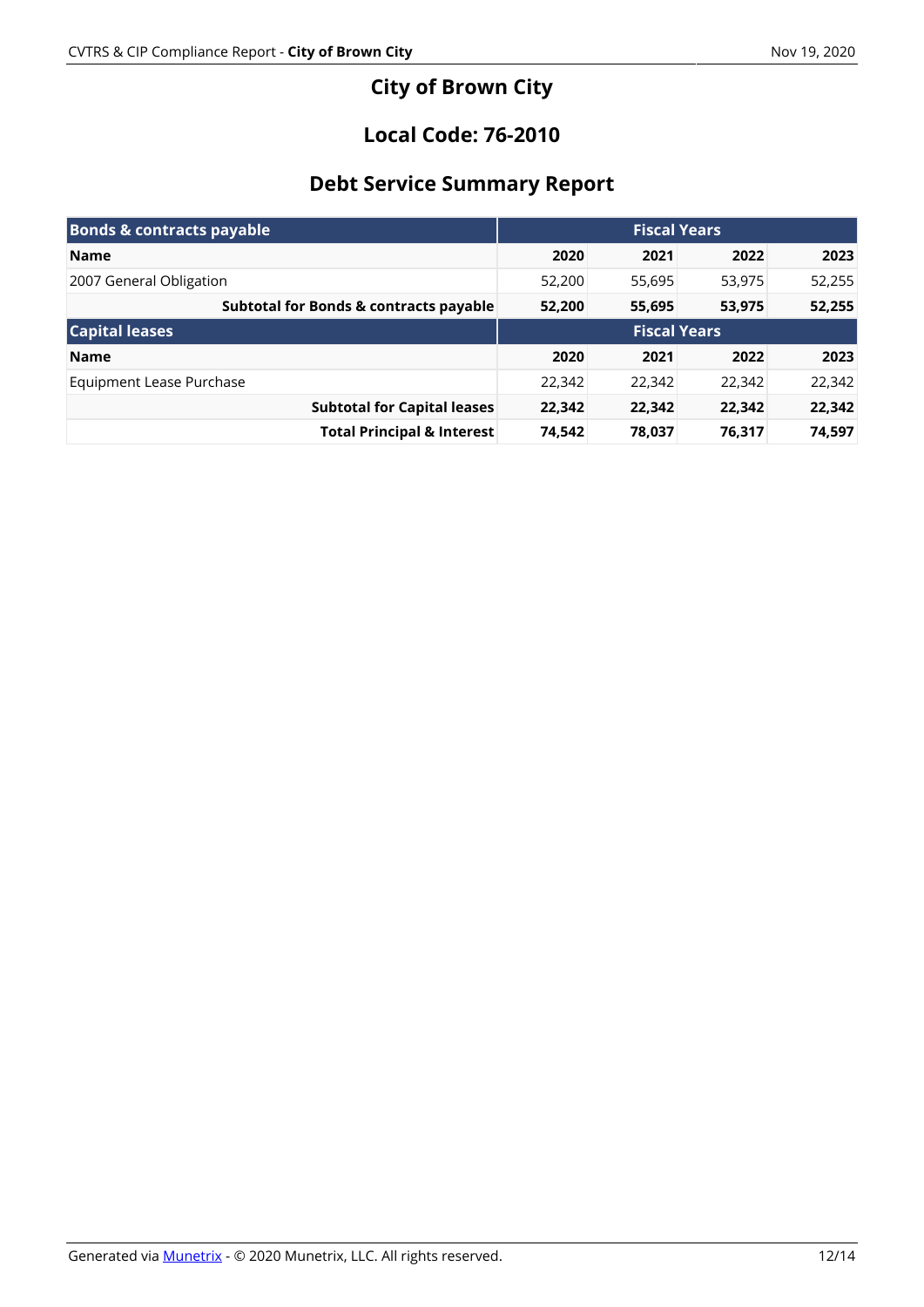# **Brown City**

## **Complete Debt Report for**

## **2007 General Obligation**

## **Issuance Information**

| <b>Debt Type:</b>                   | Bonds & contracts payable                                                                                                      |  |  |  |  |
|-------------------------------------|--------------------------------------------------------------------------------------------------------------------------------|--|--|--|--|
| <b>Activity Type:</b>               | Government                                                                                                                     |  |  |  |  |
| <b>Repayment Source:</b>            | Revenue - Water                                                                                                                |  |  |  |  |
| <b>Issuance Date:</b>               | 2007-06-05                                                                                                                     |  |  |  |  |
| <b>Issuance Amount:</b>             | \$700,000                                                                                                                      |  |  |  |  |
| <b>Interest Rate:</b>               | 4.30                                                                                                                           |  |  |  |  |
| <b>Maturing Through:</b>            | 2027                                                                                                                           |  |  |  |  |
| <b>Principal Maturity</b><br>Range: | \$20,000 - \$55,000                                                                                                            |  |  |  |  |
| <b>Purpose:</b>                     | Remove arsenic from drinking water required by EPA/MDEQ.                                                                       |  |  |  |  |
| <b>Fund Number:</b>                 | 592                                                                                                                            |  |  |  |  |
| Comments:                           | Bond was acquired through Sanilac County to fund the construction of an arsenic abatement<br>facility as required by EPA/MDEQ. |  |  |  |  |

## **Payment Schedule**

| <b>Date Due</b> | <b>Interest Rate</b> | <b>Principal</b> | Interest    | Payment      | <b>Balance</b> |
|-----------------|----------------------|------------------|-------------|--------------|----------------|
| 2020-05-01      |                      | 0.00             | 7,847.50    | 7,847.50     | \$365,000.00   |
| 2020-11-01      | 4.3                  | 40,000.00        | 7,847.50    | 47,847.50    | \$325,000.00   |
| 2021-05-01      |                      | 0.00             | 6,987.50    | 6,987.50     | \$325,000.00   |
| 2021-11-01      | 4.3                  | 40,000.00        | 6,987.50    | 46,987.50    | \$285,000.00   |
| 2022-05-01      |                      | 0.00             | 6,127.50    | 6,127.50     | \$285,000.00   |
| 2022-11-01      | 4.3                  | 40,000.00        | 6,127.50    | 46,127.50    | \$245,000.00   |
| 2023-05-01      |                      | 0.00             | 5,267.50    | 5,267.50     | \$245,000.00   |
| 2023-11-01      | 4.3                  | 45,000.00        | 5,267.50    | 50,267.50    | \$200,000.00   |
| 2024-05-01      |                      | 0.00             | 4,300.00    | 4,300.00     | \$200,000.00   |
| 2024-11-01      | 4.3                  | 45,000.00        | 4,300.00    | 49,300.00    | \$155,000.00   |
| 2025-05-01      |                      | 0.00             | 3,332.50    | 3,332.50     | \$155,000.00   |
| 2025-11-01      | 4.3                  | 50,000.00        | 3,332.50    | 53,332.50    | \$105,000.00   |
| 2026-05-01      |                      | 0.00             | 2,257.50    | 2,257.50     | \$105,000.00   |
| 2026-11-01      | 4.3                  | 50,000.00        | 2,257.50    | 52,257.50    | \$55,000.00    |
| 2027-05-01      |                      | 0.00             | 1,182.50    | 1,182.50     | \$55,000.00    |
| 2027-11-01      | 4.3                  | 55,000.00        | 1,182.50    | 56,182.50    |                |
| Total           |                      | \$365,000.00     | \$74,605.00 | \$439,605.00 |                |